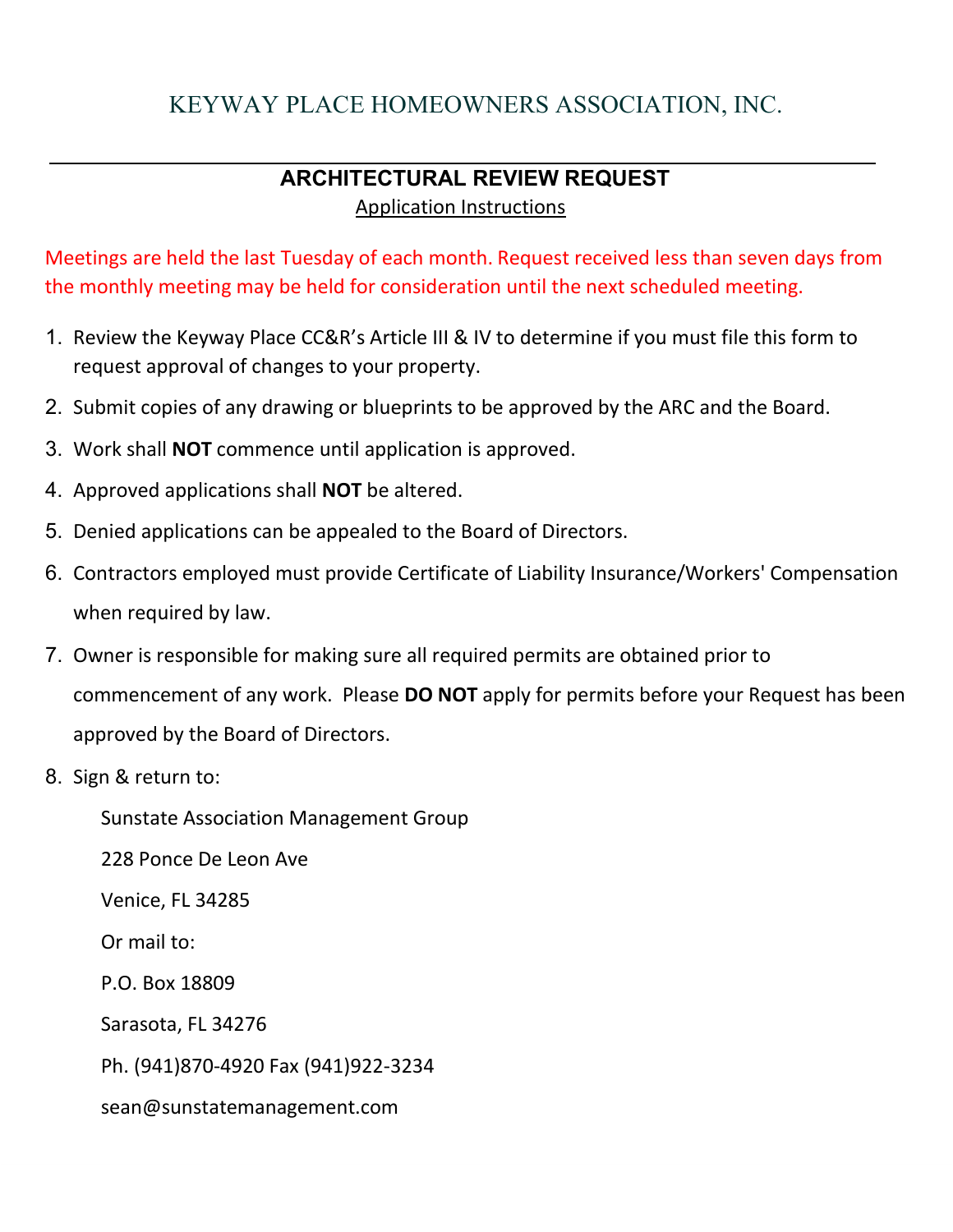## **ARC INSTRUCTIONS**

All applications with accompanying exhibits must be submitted to Sunstate Association Management Group to the attention of Sean Noonan. Sunstate Management will distribute copies thereof to the ARC Committee members.

Applications are to be precise and thorough in order for the committee to have a complete understanding of the proposal

A professionally drawn site plan, where a site plan is required, showing all feature of the land affecting the proposal. In many cases this means the committee will want to see where the building lies on the lot and where the construction, improvement or alteration lies in reference to the side, front and rear set back lines required by local zoning or other government codes.

If the proposal does not involve alterations which extend away from the dwelling and its' appurtenances, then a site plan will not be required, but other relevant documents describing the work will be required with the application. For instance, if you plan to change the type of roof material, the committee will want to see samples of the new material. The ARC Committee presents recommendations to the Board for approval before any work starts. You will be informed of the Board's decision in a timely manner.

Within 14 days of completion of the improvements requested on this form, you are to notify Sunstate Association Management Group. Within 30 days upon receipt of the notice of completion the Architectural Review Committee will review the improvements and verify that compliance was met with the original request.

Emergency repairs, such as roof damage, window damage, removal of downed tree due to storm damage are exempt from this process. Additionally, no Architectural Review Request is necessary for exterior painting provided that the color will remain the same or in conformance with requirements of the Covenants Conditions and Restrictions.

You should refer to Article III "Property Rights, Easements and Restrictions" and Article IV "Architectural Control" of the Keyway Place Covenants, Conditions and Restrictions for details about changes to your property which require that you follow this process and request approval from the Board of Directors.